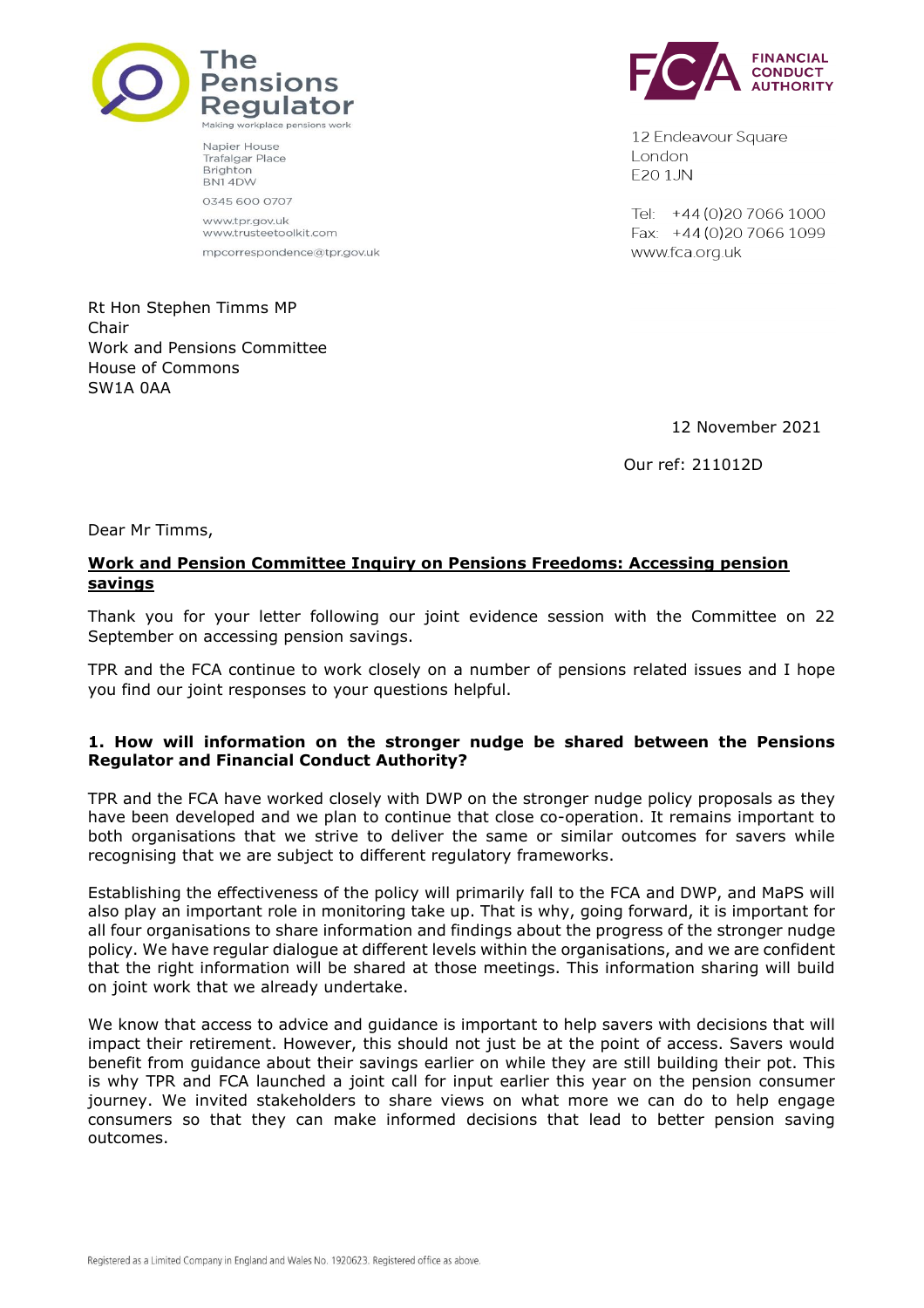## **2. The Money and Pensions Service told us that for an automated Pension Wise appointment trial to take place DWP and the FCA will need to consider how to target individuals rather than the holders of pension pots, as one person may have many pots but will not need many appointments. What joint work is taking place to identify individuals rather than pension pots?**

The nature of the UK's pension system means that individual consumers often have multiple pension pots, with different providers and schemes (rather than one pension scheme that the consumer contributes to over their lifetime, regardless of their employer). Consequently, an individual firm or trust-based pension scheme is not in a position to take a holistic view of an individual consumer's pension savings.

In the short term, and specifically for the purposes of designing trials, it is reasonable to assume that a consumer is an active member in only one pension (especially in a workplace context). Focusing on active members may therefore mitigate the risk that consumers are invited to multiple appointments and is a reasonable basis for designing trials on how to increase take up of MoneyHelper guidance. There may be other possible future options. For example, over time, the pensions dashboards will help consumers have a better understanding of the range of pensions they have. We will keep under review how it may be possible to leverage this understanding of the consumer's pension savings to support their guidance needs.

Finally, as we said during the recent evidence session, we believe there is a need to look more holistically at supporting consumers at all the various different stages of their pensions lifecycle so that they receive the right guidance at the right time – which may well be broader than offering Pension Wise appointments at aged 50+. The MaPS pension guidance transformation programme is looking more broadly at the pensions journey – we will remain engaged with them and DWP as their programme develops to identify whether there are other policy solutions that can support people throughout their pensions journey.

## **3. How will the lessons from the FCA's introduction of investment pathways be shared with the Pensions Regulator?**

Investment pathways are a new addition to the pensions landscape, having been introduced in February this year<sup>1</sup>. The pathways aim to support consumers making investment decisions when they enter a drawdown product without taking advice.

During the Retirement Outcomes Review and remedy development, the FCA shared findings and thinking with DWP and TPR. This included the market study findings that informed why and how the FCA developed investment pathways, as well as the consumer research and testing conducted by the FCA to inform the shape and nature of the choice architecture offered to consumers in the pathways.

In PS19/21, the FCA committed to review investment pathways one year after implementation. This review is expected to begin in spring 2022. The FCA is in the process of scoping that review but recognises that after just one year in force, there will be limits on what can be meaningfully evaluated. The FCA intends to share its learnings with TPR and DWP throughout the review. TPR welcomes the sharing of lessons from the introduction of investment pathways.

<sup>&</sup>lt;sup>1</sup> The introduction of pathways followed the publication of final rules in the FCA's Policy Statement (PS19/21) in July 2019. The pathways were originally due to by implemented by August 2020, however the FCA Board deferred implementation by six months to support firms in prioritising their critical functions to prevent and mitigate consumer harm during the pandemic.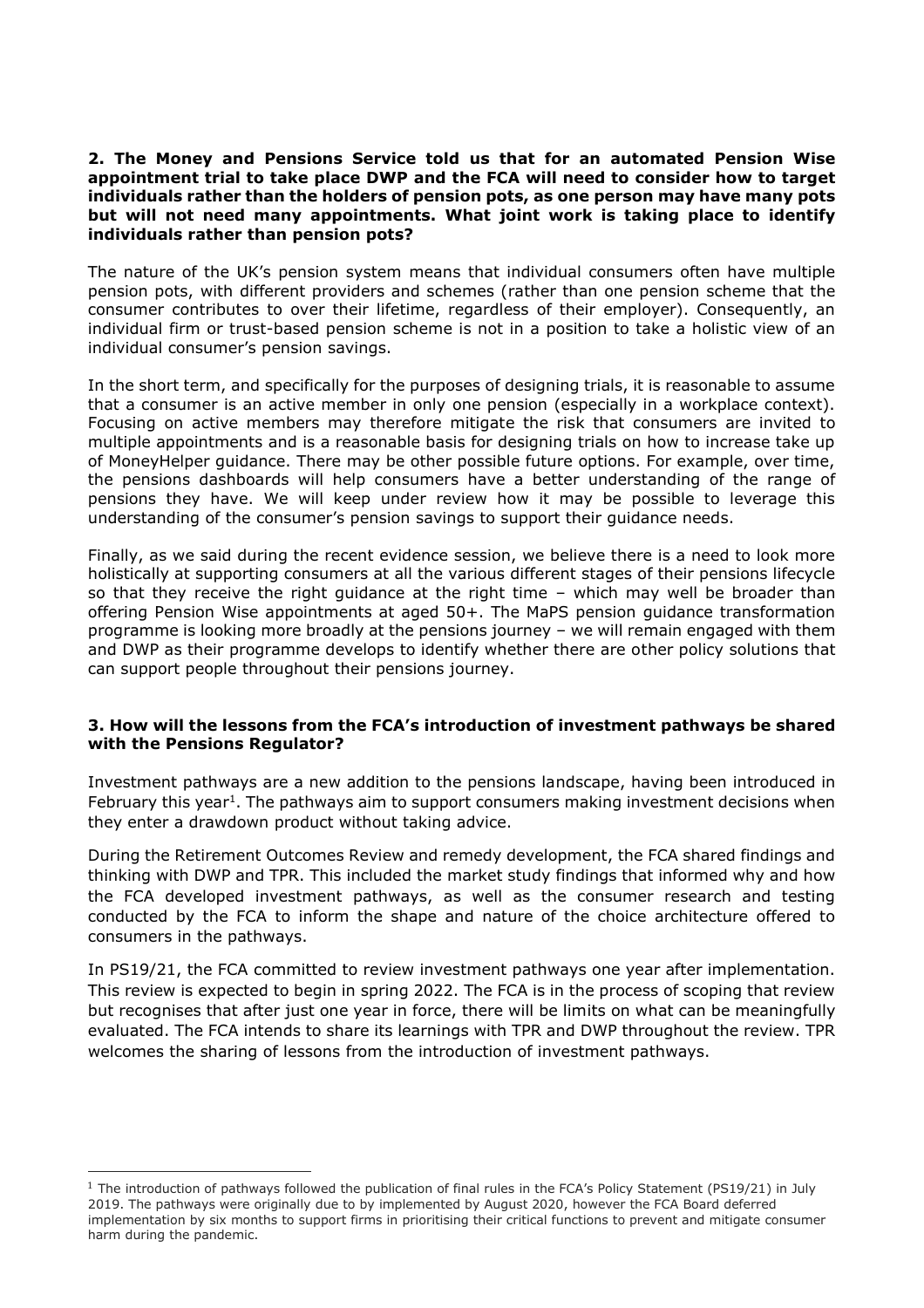#### **4. We were told that it would be a poor outcome if there are different rules in one environment compared with the next. How do TPR and the FCA assess how different interventions will interact, particularly where a person has pension pots under both regulators?**

While our statutory remits are different, TPR and the FCA work closely together to address risks and harms in the pensions and retirement income sector. There have been significant strides in this relationship in the past few years as evidenced by our joint strategy, joined-up work to reduce the risks to member outcomes around defined benefit transfers and our work together on climate change and climate related financial disclosures.

We want savers to achieve good outcomes and have substantially the same experience regardless of which system they are saving under. However, while we aim to be as consistent as possible, there will always remain the potential for different rules, given the different legal frameworks we operate under. As you are aware, the FCA sets rules for firms providing personal and stakeholder pensions, whereas DWP sets the rules in TPR's area of operation, which is supplemented by TPR with codes of practice and guidance. Furthermore, some changes require new legislation to achieve alignment. One example of this is the age at which schemes are required to issue wake-up packs to pensions savers. The FCA amended its rules so that wakeup packs would be sent from age 50. For trustees to take a consistent approach, this would require legislative change.

A good example of an initiative where FCA, TPR and DWP work closely together is our work on value for money (VfM). TPR and FCA published a joint discussion paper to work towards common metrics, in a bid to drive long-term focus on VfM across the pensions sector. We are also coordinating closely with DWP and other agencies to ensure that the work complements DWP's own work on VfM and broader initiatives that are intended to focus industry's attention on longterm value for members.

We hope this letter is helpful in providing additional information to the committee, and we would be happy to provide further detail if necessary.

Yours sincerely,

**David Fairs Sarah Pritchard Executive Director, Executive Director, Markets Regulatory Policy, Analysis and Advice Financial Conduct Authority (FCA) The Pensions Regulator (TPR)**